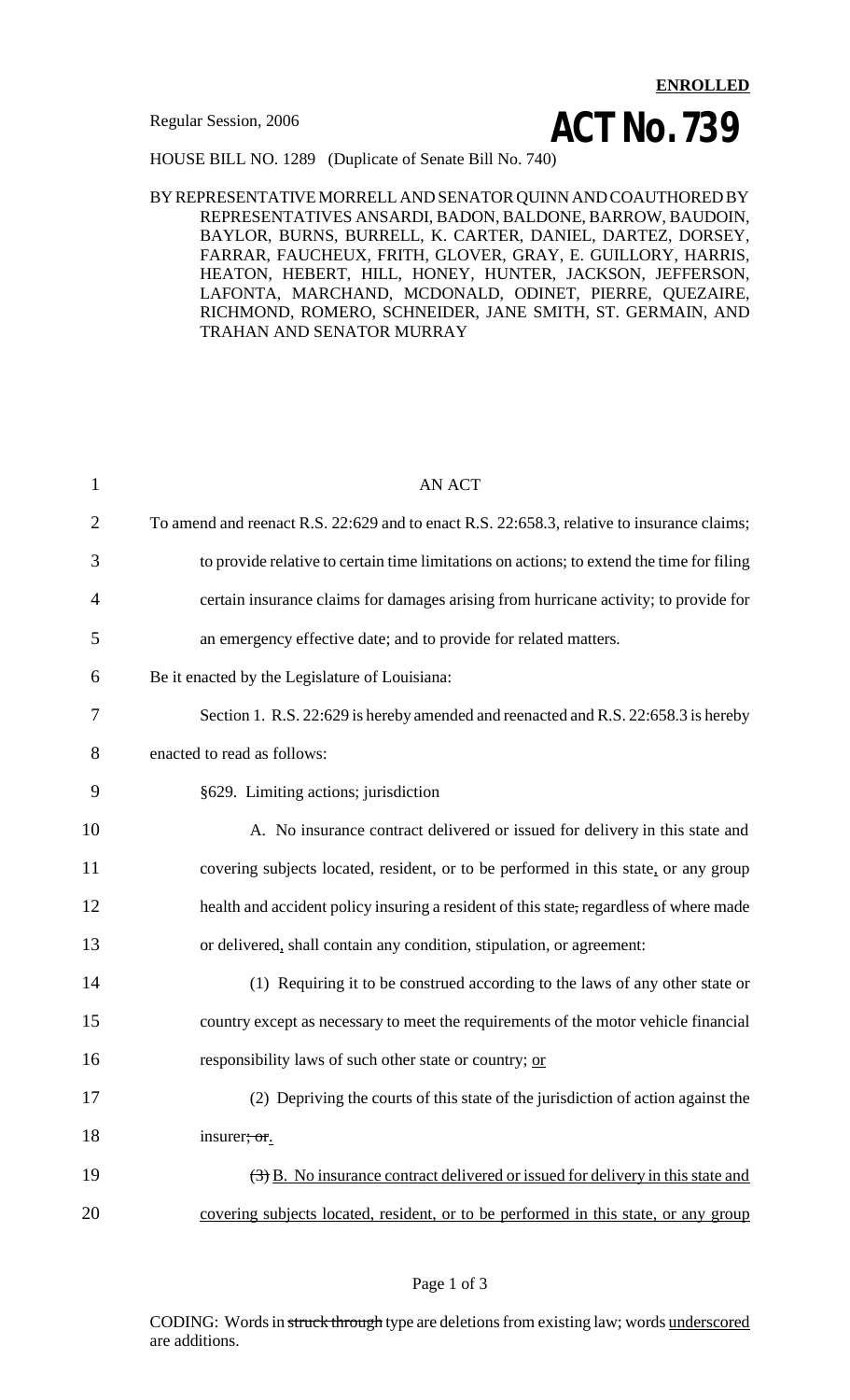| $\mathbf{1}$   | health and accident policy insuring a resident of this state regardless of where made            |
|----------------|--------------------------------------------------------------------------------------------------|
| $\overline{2}$ | or delivered, shall contain any condition, stipulation, or agreement limiting Limiting           |
| 3              | right of action against the insurer to a period of less than twelve months next after            |
| $\overline{4}$ | the inception of the loss when the claim arises under any insurance classified and               |
| 5              | defined in R.S. $22:6(10)$ , $(11)$ , $(12)$ , and $(13)$ , or to a period of less than one year |
| 6              | from the time when the cause of action accrues in connection with all other                      |
| 7              | insurances unless otherwise specifically provided in this Code.                                  |
| 8              | <b>B.</b> C. Any such condition, stipulation, or agreement in violation of this                  |
| 9              | Section shall be void, but such voiding shall not affect the validity of the other               |
| 10             | provisions of the contract.                                                                      |
| 11             | $\ast$<br>$\ast$<br>$\ast$                                                                       |
| 12             | §658.3. Filing claims; extension for claims arising from hurricane activity                      |
| 13             | A. Notwithstanding any other provision of this Title to the contrary, any                        |
| 14             | person or entity having a claim for damages pursuant to a homeowners' insurance                  |
| 15             | policy, personal property insurance policy, tenant homeowners' insurance policy,                 |
| 16             | condominium owners' insurance policy, or commercial property insurance policy,                   |
| 17             | and resulting from Hurricane Katrina shall have through September 1, 2007, within                |
| 18             | which to file a claim with their insurer for damages, unless a greater time period to            |
| 19             | file such claim is otherwise provided by law or by contract.                                     |
| 20             | <b>B.</b> Notwithstanding any other provision of this Title to the contrary, any                 |
| 21             | person or entity having a claim for damages pursuant to a homeowners' insurance                  |
| 22             | policy, personal property insurance policy, tenant homeowners' insurance policy,                 |
| 23             | condominium owners' insurance policy, or commercial property insurance policy,                   |
| 24             | and resulting from Hurricane Rita shall have through October 1, 2007, within which               |
| 25             | to file a claim with their insurer for damages, unless a greater time period to file such        |
| 26             | claim is otherwise provided by law or by contract.                                               |
| 27             | Section 3. The attorney general is hereby directed to file suit within ten days of the           |
| 28             | effective date of this Act seeking declaratory judgment to determine the constitutionality of    |
| 29             | the provisions of this Act or the constitutionality of Acts 2006, No. __ that originated as      |

# Page 2 of 3

CODING: Words in struck through type are deletions from existing law; words underscored are additions.